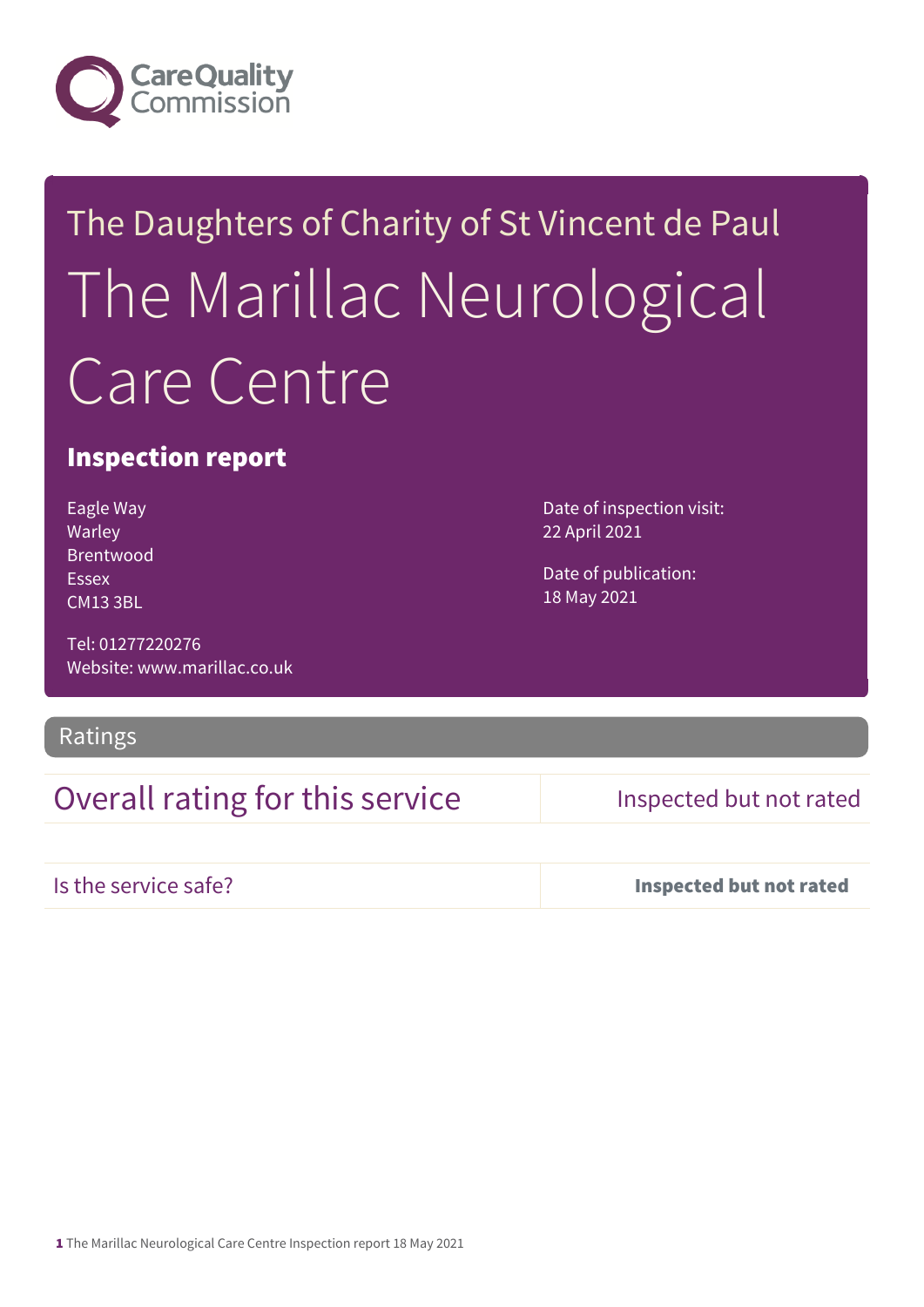# Summary of findings

## Overall summary

### About the service

The Marillac Neurological Care Centre is a residential care home providing personal and nursing care and treatment for up to 52 people with complex neurological support needs. At the time of the inspection 52 people were living in the service.

People's experience of using this service and what we found

Risks relating to people's wound and pressure care needs had been assessed. The provider had documentation in place to monitor the management of wounds and changes in people's needs had been highlighted and acted upon.

People were protected from the risk of infection. The provider had processes in place to assess and monitor infection prevention and control risks in the service.

For more details, please see the full report which is on the CQC website at www.cqc.org.uk

Rating at last inspection The last rating for this service was Good (published 02 May 2017)

## Why we inspected

We undertook this targeted inspection to check on a specific concern we had about the management of people's wound and pressure care. The overall rating for the service has not changed following this targeted inspection and remains Good.

CQC have introduced targeted inspections to follow up on Warning Notices or to check specific concerns. They do not look at an entire key question, only the part of the key question we are specifically concerned about. Targeted inspections do not change the rating from the previous inspection. This is because they do not assess all areas of a key question.

We looked at infection prevention and control measures under the Safe key question. We look at this in all care home inspections even if no concerns or risks have been identified. This is to provide assurance that the service can respond to COVID-19 and other infection outbreaks effectively.

## Follow up

We will continue to monitor information we receive about the service until we return to visit as per our reinspection programme. If we receive any concerning information we may inspect sooner.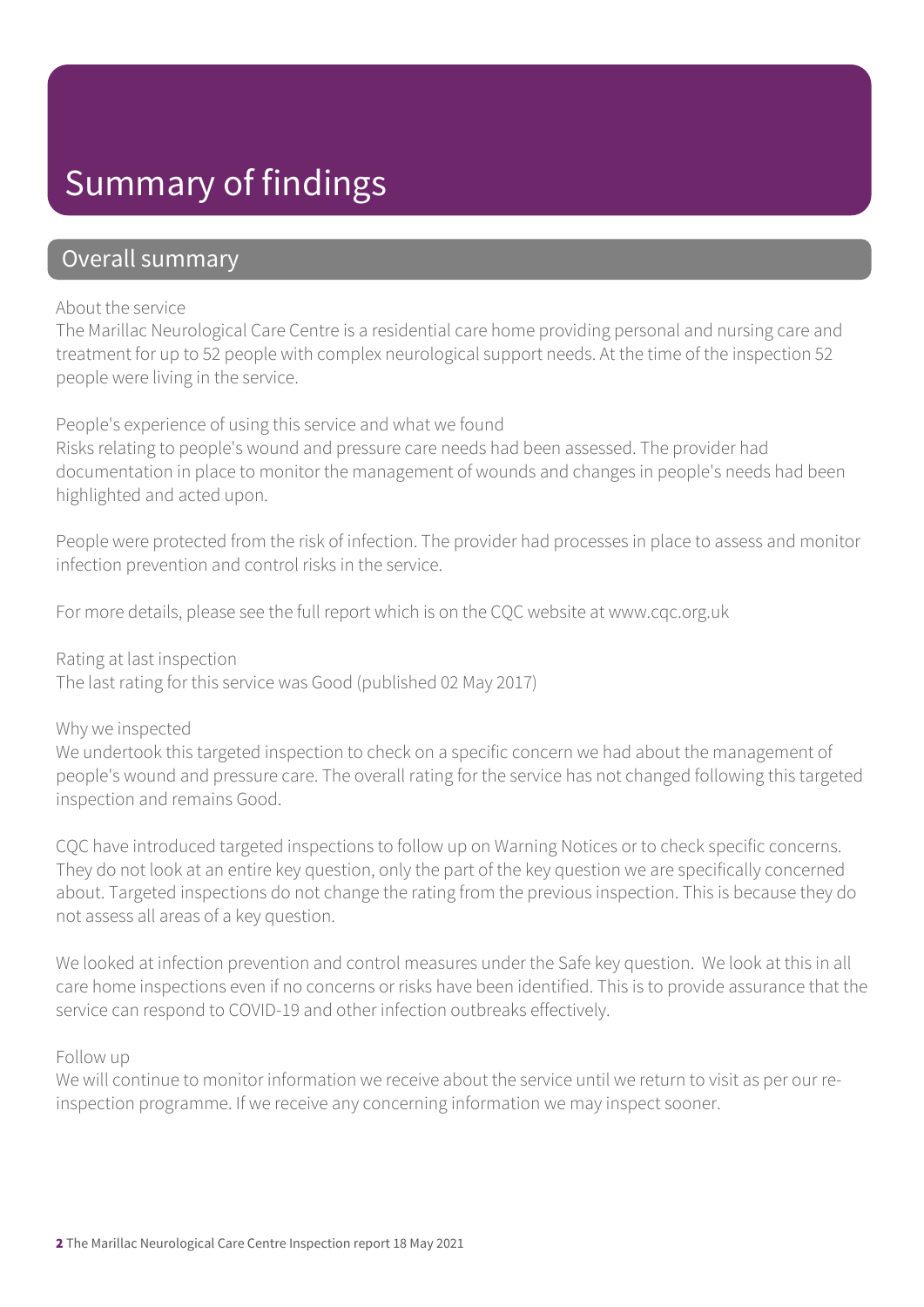## The five questions we ask about services and what we found

We always ask the following five questions of services.

At our last inspection we rated this key question Good. We have not reviewed the rating at this inspection. This is because we only looked at the parts of this key question we had specific concerns about.

## Is the service safe? Inspected but not rated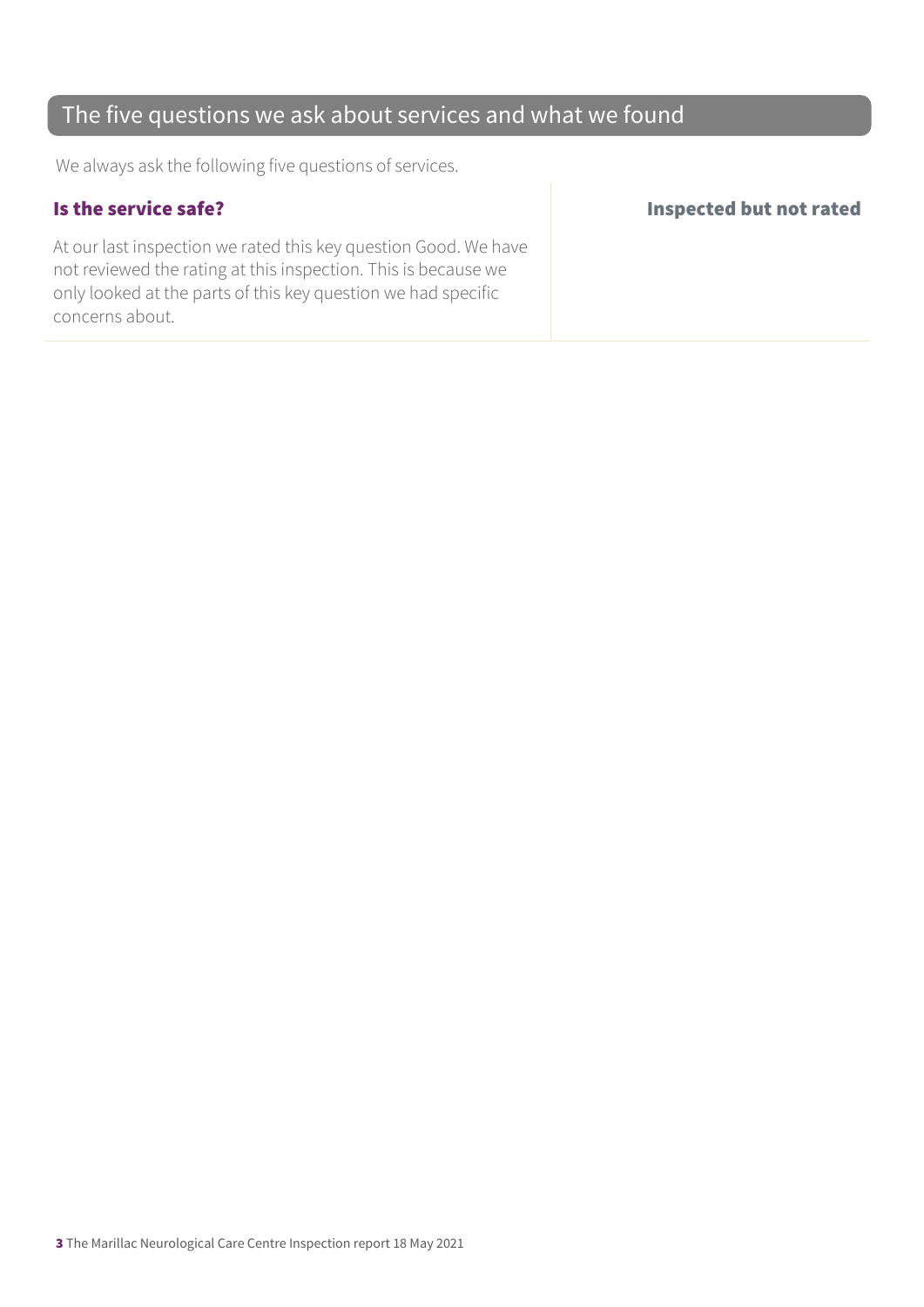

# The Marillac Neurological Care Centre

Detailed findings

# Background to this inspection

The inspection

This was a targeted inspection to check on a specific concern we had about the management of people's wound and pressure care.

As part of this inspection we also looked at the infection control and prevention measures in place. This was conducted so we can understand the preparedness of the service in preventing or managing an infection outbreak, and to identify good practice we can share with other services.

Inspection team The inspection was carried out by two inspectors.

## Service and service type

The Marillac Neurological Care Centre is a 'care home'. People in care homes receive accommodation and nursing or personal care as a single package under one contractual agreement. CQC regulates both the premises and the care provided, and both were looked at during this inspection.

The service had a manager registered with the Care Quality Commission. This means that they and the provider are legally responsible for how the service is run and for the quality and safety of the care provided.

Notice of inspection This inspection was unannounced.

## What we did before the inspection

We reviewed information we had received about the service since the last inspection. We sought feedback from the local authority and professionals who work with the service. The provider was not asked to complete a provider information return prior to this inspection. This is information we require providers to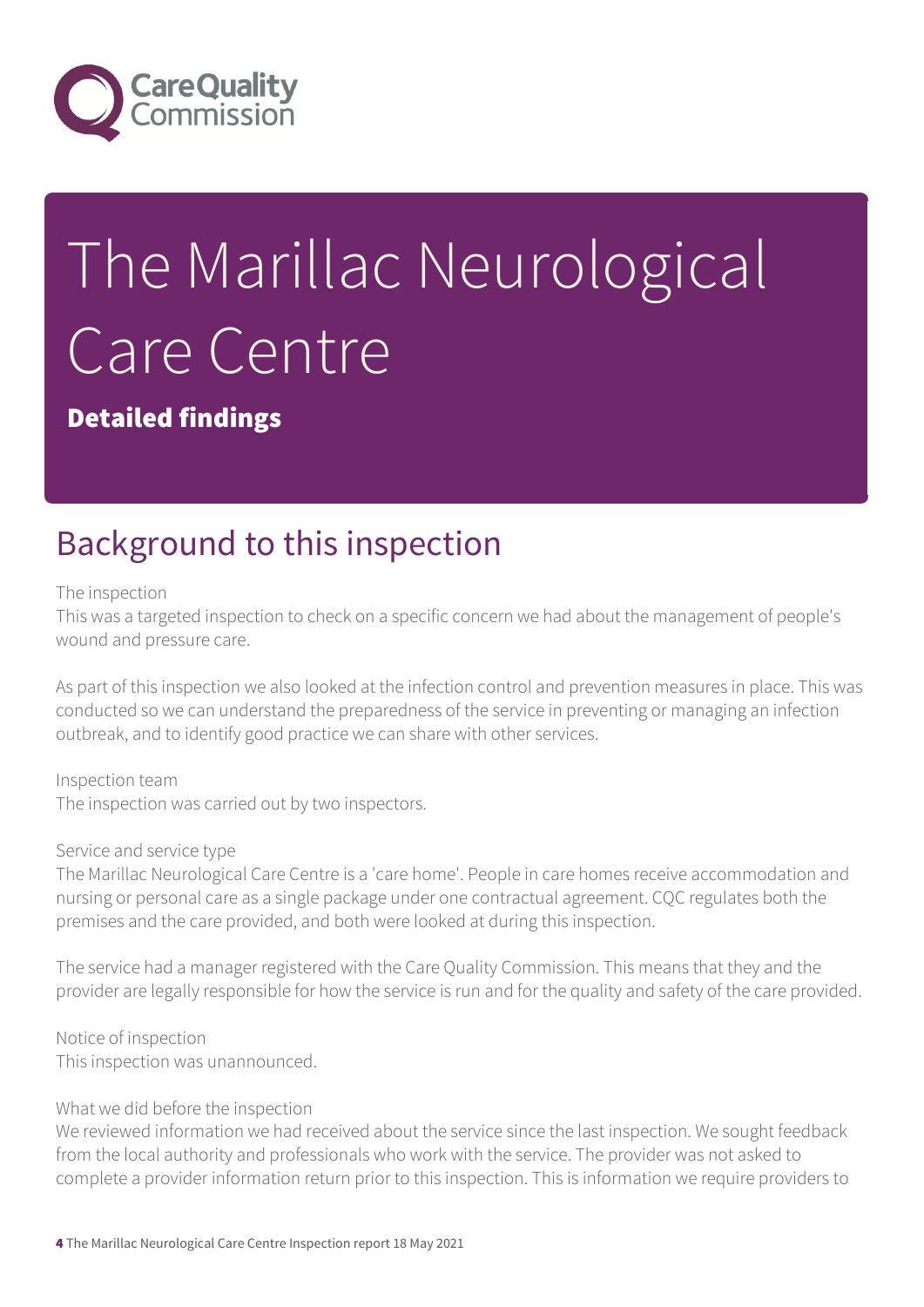send us to give some key information about the service, what the service does well and improvements they plan to make. We took this into account when we inspected the service and made the judgements in this report. We used all of this information to plan our inspection.

## During the inspection

We spoke with the registered manager, the head of care and two nurses. We reviewed a range of records including individual risk assessments, health records and monitoring charts.